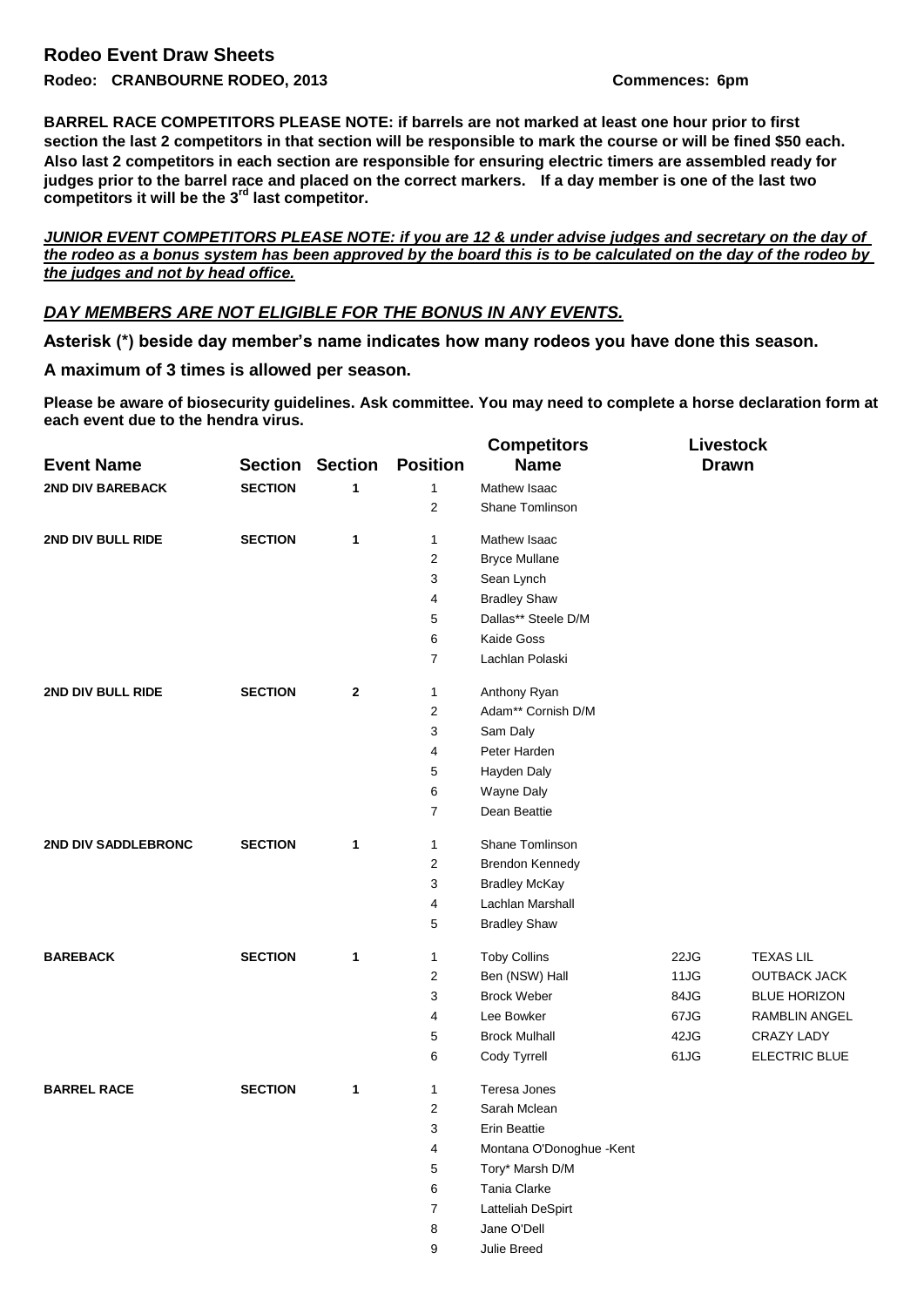|                         |                |              | 10             | Cherie O'Donoghue              |        |                      |
|-------------------------|----------------|--------------|----------------|--------------------------------|--------|----------------------|
|                         |                |              | 11             | <b>Elley Hulls</b>             |        |                      |
| <b>BARREL RACE</b>      | <b>SECTION</b> | 2            | $\mathbf{1}$   | Shianne O'Donoghue-Kent        |        |                      |
|                         |                |              | $\mathbf{2}$   | <b>Arialle Bowtell</b>         |        |                      |
|                         |                |              | 3              | Brigitte Dean D/M              |        |                      |
|                         |                |              | 4              | Danielle Quinsee               |        |                      |
|                         |                |              | 5              | Natasha May-Keas               |        |                      |
|                         |                |              | 6              | Tammy Woodall                  |        |                      |
|                         |                |              | $\overline{7}$ | Melissa Wilburn                |        |                      |
|                         |                |              | 8              | <b>Brittany Adams</b>          |        |                      |
|                         |                |              | 9              | Cindy Marsh                    |        |                      |
|                         |                |              | 10             | Ruth O'Donoghue                |        |                      |
|                         |                |              | 11             | <b>Candice Douglass</b>        |        |                      |
| <b>BREAKAWAY ROPING</b> | <b>SECTION</b> | 1            | $\mathbf{1}$   | Jessica Shaw                   |        |                      |
|                         |                |              | 2              | Rebecca Van Houten             |        |                      |
|                         |                |              | 3              | Cherie O'Donoghue              |        |                      |
|                         |                |              | 4              | <b>Erin Beattie</b>            |        |                      |
|                         |                |              | 5              | Jessica Layton                 |        |                      |
| <b>BREAKAWAY ROPING</b> | <b>SECTION</b> | $\mathbf 2$  | 1              | Tamara Gorsuch                 |        |                      |
|                         |                |              | $\mathbf{2}$   | Julie Breed                    |        |                      |
|                         |                |              | 3              | Melissa Wilburn                |        |                      |
|                         |                |              | 4              | <b>Elley Hulls</b>             |        |                      |
|                         |                |              | 5              | Lisa Cannell                   |        |                      |
| <b>BREAKAWAY ROPING</b> | <b>SECTION</b> | 3            | 1              | Casey-Lee Collins              |        |                      |
|                         |                |              | $\mathbf{2}$   | <b>Belinda Whitford</b>        |        |                      |
|                         |                |              | 3              | Latteliah DeSpirt              |        |                      |
|                         |                |              | 4              | Shianne O'Donoghue-Kent        |        |                      |
| <b>BULL RIDE</b>        | <b>SECTION</b> | 1            | 1              | Adam** Cornish D/M             | 145 JG | AKUBRA SUICIDAL      |
|                         |                |              | $\overline{c}$ | Kaide Goss                     | 129 JG | <b>MONSTER MASH</b>  |
|                         |                |              | 3              | <b>Toby Collins</b>            | 182 JG | <b>GHOST TRAIN</b>   |
|                         |                |              | 4              | Warren Coatman                 | 174 JG | <b>NORTH WEST</b>    |
|                         |                |              | 5              | Hayden Daly                    | 104 JG | <b>BLACK DOG</b>     |
| <b>BULL RIDE</b>        | <b>SECTION</b> | $\mathbf{2}$ | $\mathbf{1}$   | Sean Lynch                     | 104 JG | <b>BLACK DOG</b>     |
|                         |                |              | 2              | Cody Teece                     | 27 JG  | <b>RUDE MANNERS</b>  |
|                         |                |              | 3              | Peter Harden                   | 112 JG | <b>EARTH TREMORS</b> |
|                         |                |              | 4              | <b>Will Purcell</b>            | 182 JG | <b>GHOST TRAIN</b>   |
|                         |                |              | 5              | Ben (NSW) Hall                 | 145 JG | AKUBRA SUICIDAL      |
|                         |                |              | 6              | James Jones                    | 129 JG | <b>MONSTER MASH</b>  |
| <b>ROPE AND TIE</b>     | <b>SECTION</b> | 1            | 1              | Lee Kimber                     |        |                      |
|                         |                |              | $\overline{c}$ | <b>Terry Evison</b>            |        |                      |
|                         |                |              | 3              | <b>Stuart McGuire-Spalding</b> |        |                      |
| <b>ROPE AND TIE</b>     | <b>SECTION</b> | $\mathbf{2}$ | 1              | Jay R Marsh                    |        |                      |
|                         |                |              | 2              | <b>Glen Perkins</b>            |        |                      |
| <b>SADDLE BRONC</b>     | <b>SECTION</b> | 1            | 1              | Brendon Kennedy                | 7JG    | <b>SWAMP MOUSE</b>   |
|                         |                |              | 2              | <b>Toby Collins</b>            | 6JG    | CHINA DOLL           |
|                         |                |              | 3              | <b>Brad Meagher</b>            | 80JG   | <b>FIERY SKIES</b>   |
|                         |                |              | 4              | Lee Bowker                     | 173JG  | LITTLE LIL           |
|                         |                |              | 5              | <b>Heath Chalmers</b>          | 1JG    | MIDNIGHT BLUE        |
|                         |                |              | 6              | Lachlan Marshall               | 95JG   | <b>NORTH STAR</b>    |
| <b>STEER WRESTLING</b>  | <b>SECTION</b> | 1            | $\mathbf{1}$   | <b>Terry Evison</b>            |        |                      |
|                         |                |              | $\overline{c}$ | <b>Glen Perkins</b>            |        |                      |
|                         |                |              | 3              | Lee Kimber                     |        |                      |
|                         |                |              | 4              | Tony Azzopardi                 |        |                      |
| <b>STEER WRESTLING</b>  | <b>SECTION</b> | $\mathbf{2}$ | 1              | Paul Kenny                     |        |                      |
|                         |                |              | $\overline{c}$ | Chris Savas                    |        |                      |